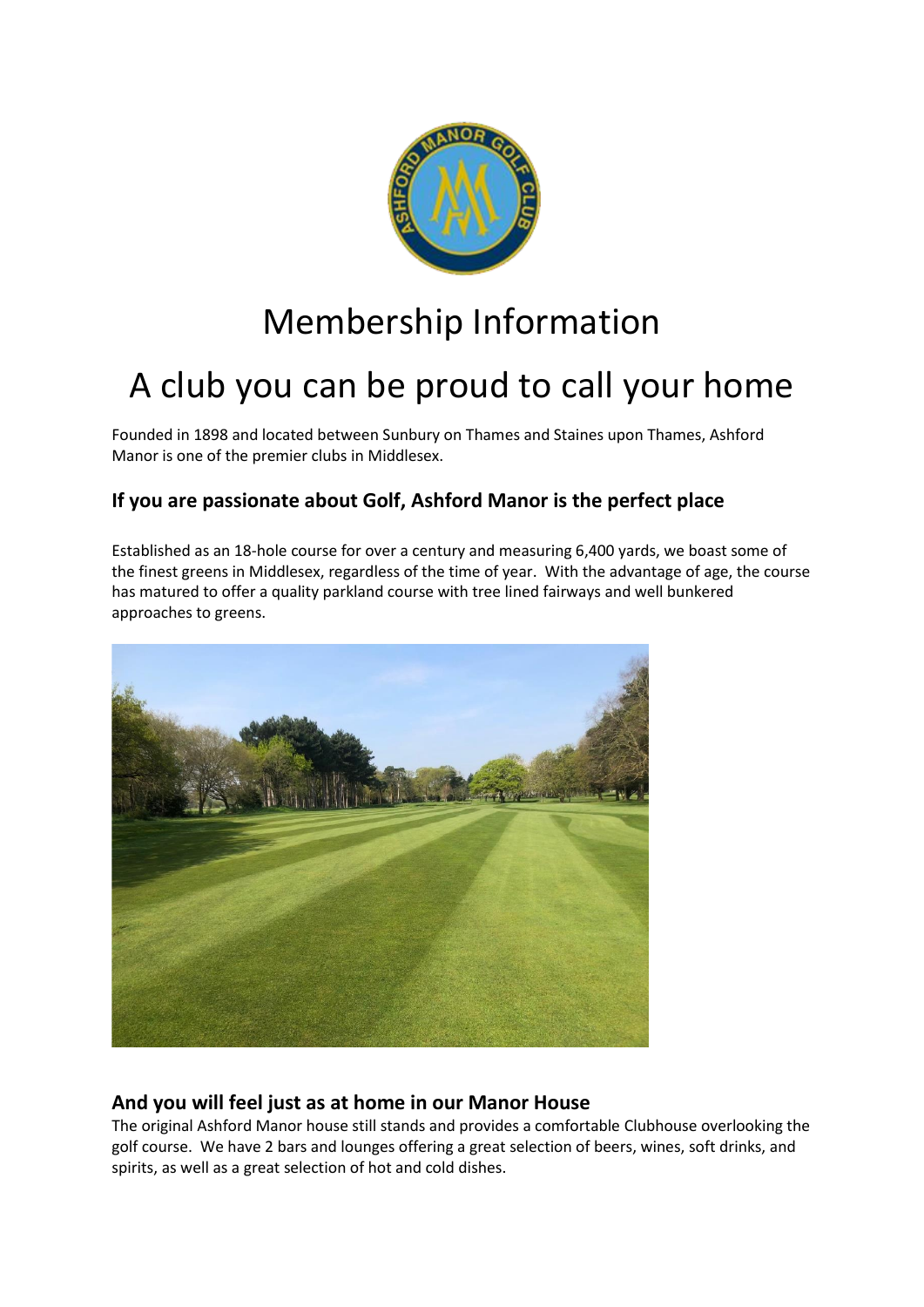As a member you can hire the venue for FREE with no room hire charge so whatever celebration you have coming up, we can help to make your day special.

Friday night is Club night at Ashford Manor Golf Club with our traditional Fish Fry Day. Members and their families can come and relax either on the outside patio with views across the course or in the dining room and lounge. Each week members are entered into our weekly Snowball prize draw.

We also offer a wide range of social gatherings and themed evenings throughout the year.

Members can get a 10% discount off their drinks over the bar using their members account and can track spend via our members app.



### **Benefits of being a member**

- Unlimited access to the course 7 or 5 days per week dependant on your category
- Access to a 12-month calendar of competitions & social events
- Ability to join one of the teams that exist within the Club, dependant on your handicap
- Obtain an official handicap, if you already have an active handicap, we can help transfer your handicap from your current club to Ashford.
- 10% discount off drinks when you use your levy card over the bar
- Join in regular roll ups throughout the week
- Use of the practice facilities to include a Golf Pod, Putting and Chipping Greens
- Discounted green fees for your guests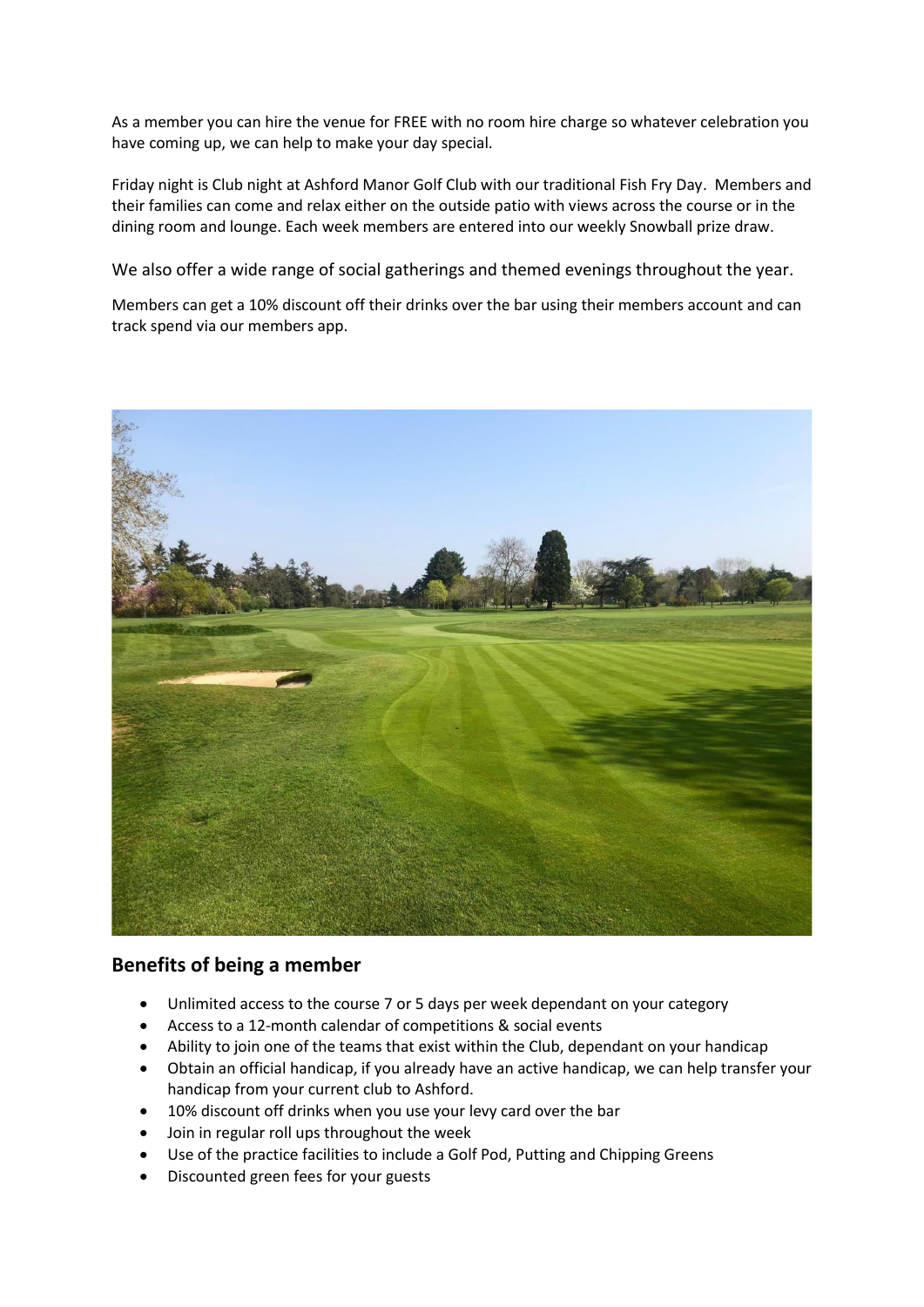#### **Roll Ups**

As the name suggests a great way for us to integrate you into the Club is through the weekly roll ups. We have a roll up take place most days of the week and this is a great opportunity for you to meet new people and enjoy social golf followed by a relaxing refreshment at the 19<sup>th</sup> hole.

Part of our member integration process will be to introduce you to the roll up organisers and many of the roll ups have a What's App group to organise games.

Mon – First Time Out is the Apprentice Vets & the Vets will follow.

Tues - Ladies from 9am, 11am Men's Roll Up

Wed – First Time Out is the Vets and Apprentice Vets will follow, 12pm – Men's Roll Up

Thurs - 11am Roll Up

Fri - First Time Out is the Apprentice Vets & the Vets will follow, 12pm – Men's Roll Up

Sat - 7.30, 11.30 & 12pm Roll Ups

Sun - 8.30 & 9.30

#### **Handicaps**

If you are an established golfer looking to join Ashford Manor, please provide your World Handicap System (WHS) membership number when you join, which will help us to transfer your current handicap to us. If you do not have a handicap, then we can help to get you one.

#### **Social Golf**

Social Golf is a large part of membership life at Ashford Manor. From socialising with the roll ups, Friday Night Club Nights with late night catering, to our social events calendar with Summer Ball, Captain's Weekend, Pro' Day, Vice Captain's Day, Ladies' Captain's Day to name a few.

#### **Discounts over the bar**

When you join you will be issued with a membership card, which also acts as your Bar Card. Each time you purchase something at the bar or halfway house just hand over your card to a member of the team and they will deduct this from your card. We offer members a 10% discount off drinks.

You can top your card up with the team in the bar or in the pro shop.

**PLEASE NOTE**, like many places the bar is now cashless.